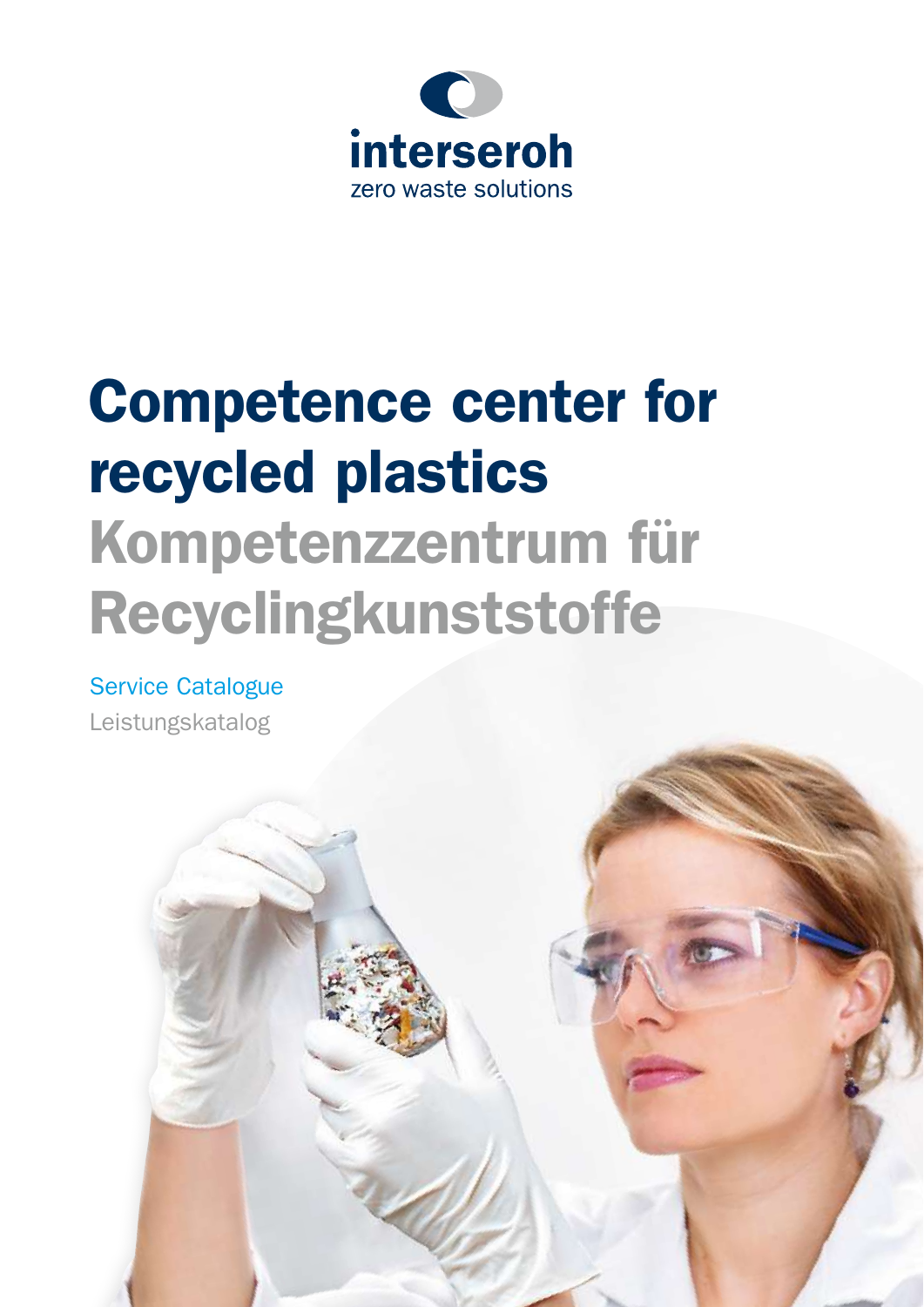### Research and development in the field of plastics recycling Forschung und Entwicklung im Bereich Kunststoffrecycling



With its competence center for recycled plastics, Interseroh is further expanding its leading role in the field of recycling on the European market.

### To produce high-quality modified materials from used plastics, we develop sustainable recycling solutions.

Um aus gebrauchten Kunststoffen hochwertig modifizierte Materialien zu produzieren, entwickeln wir nachhaltige Recyclinglösungen.

> The used plastics come from household waste collection as well as from industrial production waste. Thanks to the combination of multidisciplinary know-how and the unique development of new, sustainable products, Interseroh supports and accompanies its customers across Europe in an efficient recycling business.

Mit dem Kompetenzzentrum für Recyclingkunststoffe baut Interseroh ihre führende Rolle im Bereich Recycling auf dem europäischen Markt weiter aus.

Die verwendeten gebrauchten Kunststoffe stammen aus Abfallsammlungen von privaten Haushalten sowie aus Produktionsabfällen der Industrie. Durch die Kombination aus multidisziplinärem Know-how und der einzigartigen Entwicklung neuer, nachhaltiger Produkte unterstützen und begleiten wir europaweit den Weg unserer Kunden in eine effiziente Kreislaufwirtschaft.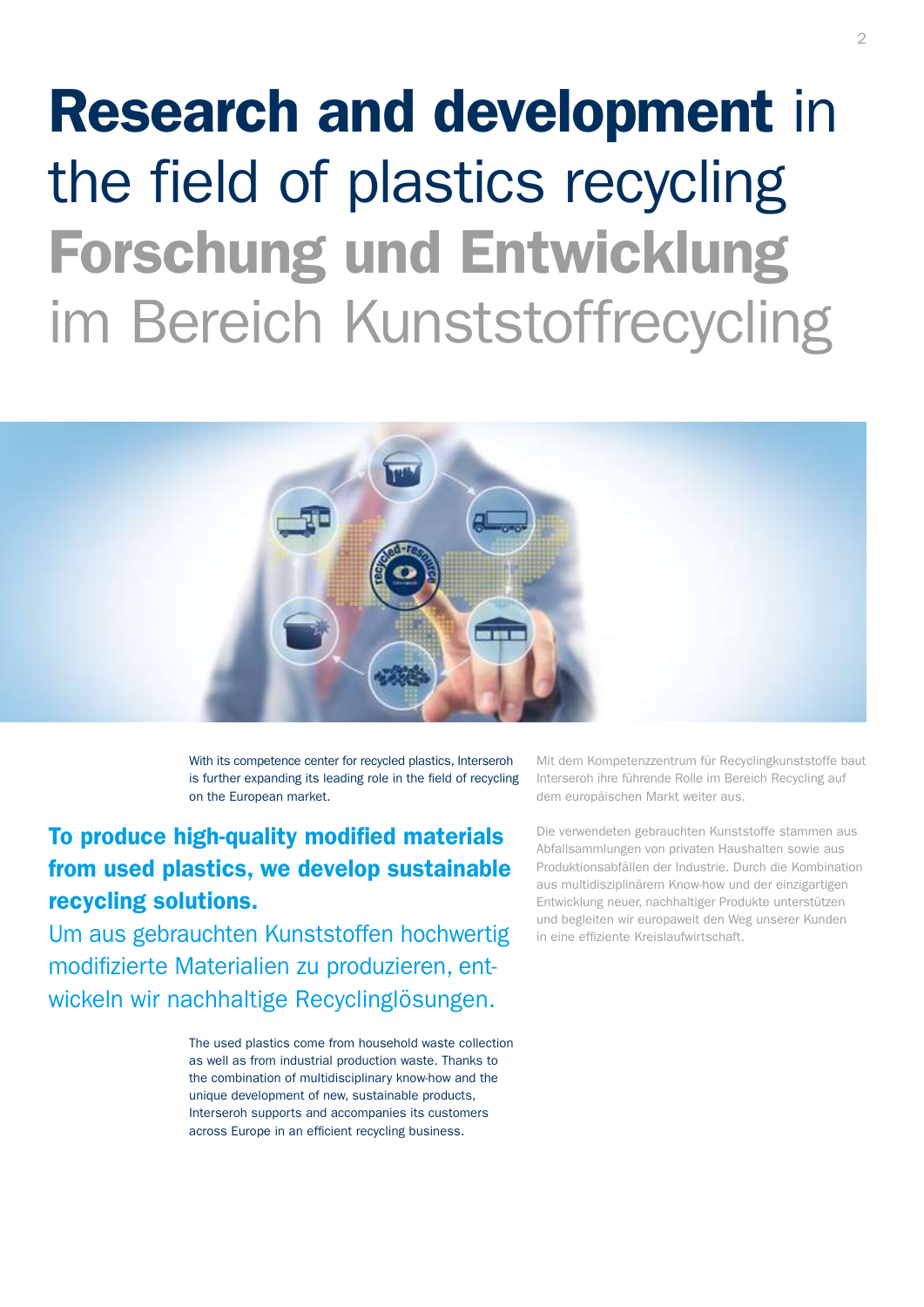# Services Leistungen

Based on the requests of our customers, we develop new materials made of used plastics. These materials are tested in accordance with international standards and internal methodology. The technical assessments of existing and newly developed plastics are compiled according to the EU Chemicals Regulation REACH and EU directives.

### We provide highly professional support and consulting:

- in our internationally accredited research laboratory according to SIST EN ISO/IEC 17025 – specialised in the development and analysis of recycled plastics,
- for the development of new materials,
- for cost and process parameter optimisation of material production and processing,
- in packaging analysis with regard to materials used and their recyclability.
- A complete analysis is carried out via our "Made for Recycling" service.

"Consumer communication of recyclability on packaging with the Made for Recycling seal".

Entsprechend den Wünschen unserer Kunden entwickeln wir neue Materialien aus gebrauchten Kunststoffen. Die Prüfung der Materialien erfolgt gemäß internationalen Normen und interner Methodologie. Die technischen Bewertungen von bestehenden und neu entwickelten Kunststoffen erstellen wir konform zur EU-Chemikalienverordnung REACH und den EU-Richtlinien.

#### Wir bieten eine hochkompetente fachliche Beratung und Begleitung:

- in unserem international akkreditierten Forschungslabor nach SIST EN ISO/IEC 17025 – spezialisiert auf die Entwicklung und Analyse von Recyclingkunststoffen,
- bei der Entwicklung neuer Materialien,
- zur Kosten- und Prozessparameter-Optimierung der Materialproduktion und -verarbeitung,
- bei der Verpackungsanalyse hinsichtlich verwendeter Materialien und deren Recyclingfähigkeit. Eine vollständige Analyse erfolgt über unseren Service "Made for Recycling".

"Verbraucher-Kommunikation der Recyclingfähigkeit auf der Verpackung mit dem "Made for Recycling"-Siegel".

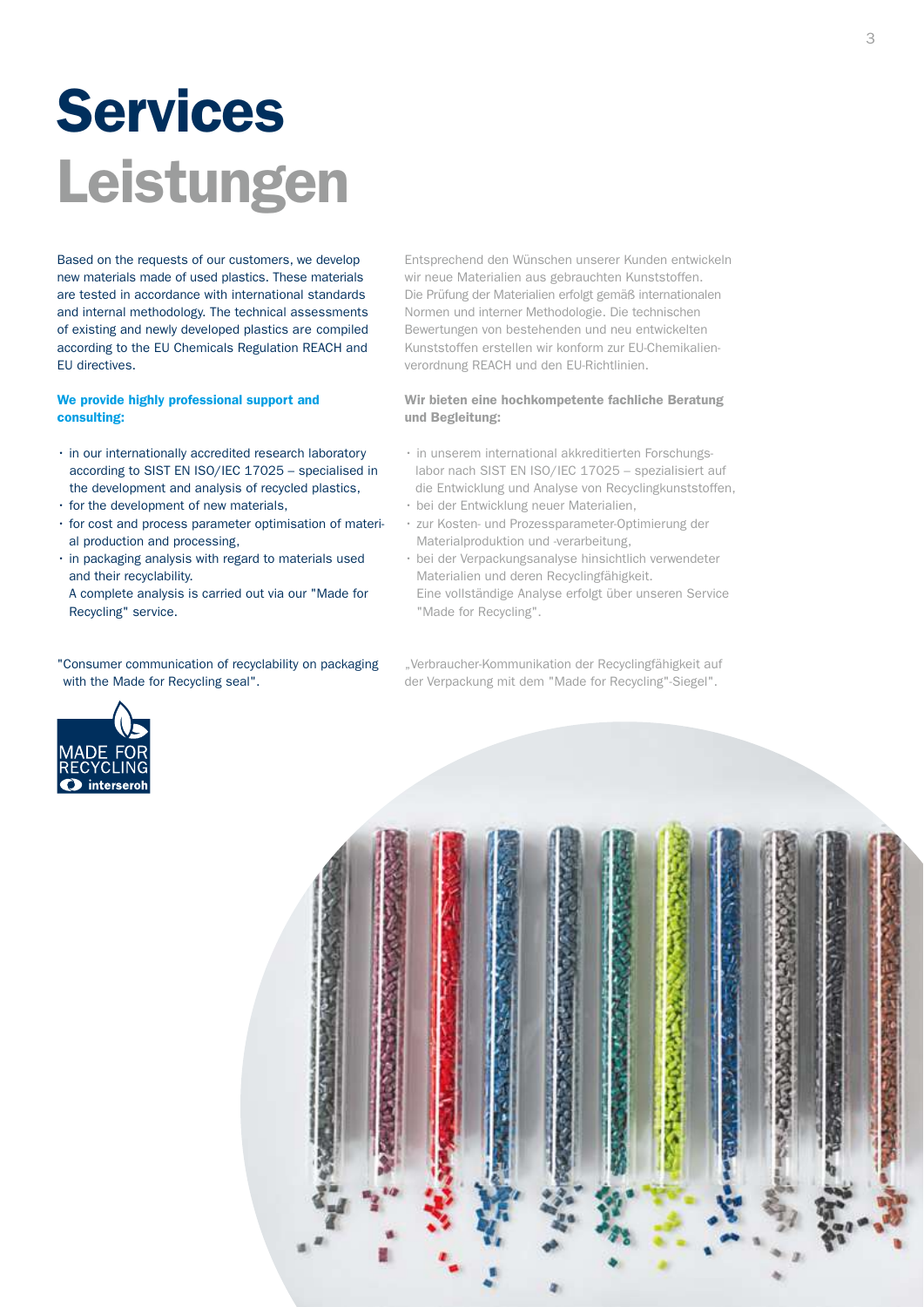### Processing Verarbeitung

3 main gravimetric feeders 2 side feeders Vacuum degassing system Pelletizer Pressure and temperature monitoring

Operating window:

- Max. temperature: 400°C
- Throughput: 10–90kg/h

#### Extrusion/Compounding Extrusion/Compoundierung

3 gravimetrische Dosiergeräte 2 Seitenbeschickungen Vakuumentgasungs-Anlage Granulator Überwachung von Druck und Temperatur

Bedienfenster:

- Max. Temperatur: 400°C
- Durchsatz: 10–90kg/h



Twin-screw extruder with strand granulator Doppelschneckenextruder mit Stranggranulierung



Injection molding machine Spritzgießmaschine

| <b>Injection moulding</b>                                                                                                               | Spritzgussverfahren                                                                                                      |
|-----------------------------------------------------------------------------------------------------------------------------------------|--------------------------------------------------------------------------------------------------------------------------|
| Clamping force 50t                                                                                                                      | Schließkraft 50t                                                                                                         |
| Different injection moulding tools for<br>(ISO 294, ISO 3167):                                                                          | Werkzeuge für<br>(ISO 294, ISO 3167):                                                                                    |
| $\cdot$ Tensile test (ISO 527)<br>$\cdot$ Charpy, Izod (ISO 179, ISO 180)<br>· Flamability test (UL94)<br>$\cdot$ Stepped colour plates | · Zugversuch (ISO 527)<br>• Charpy, Izod (ISO 179, ISO 180)<br>· Brennbarkeitsprüfung (UL94)<br>· Gestufte Farbplättchen |
| Conditioning according to ISO 291                                                                                                       | Konditionierung nach ISO 291                                                                                             |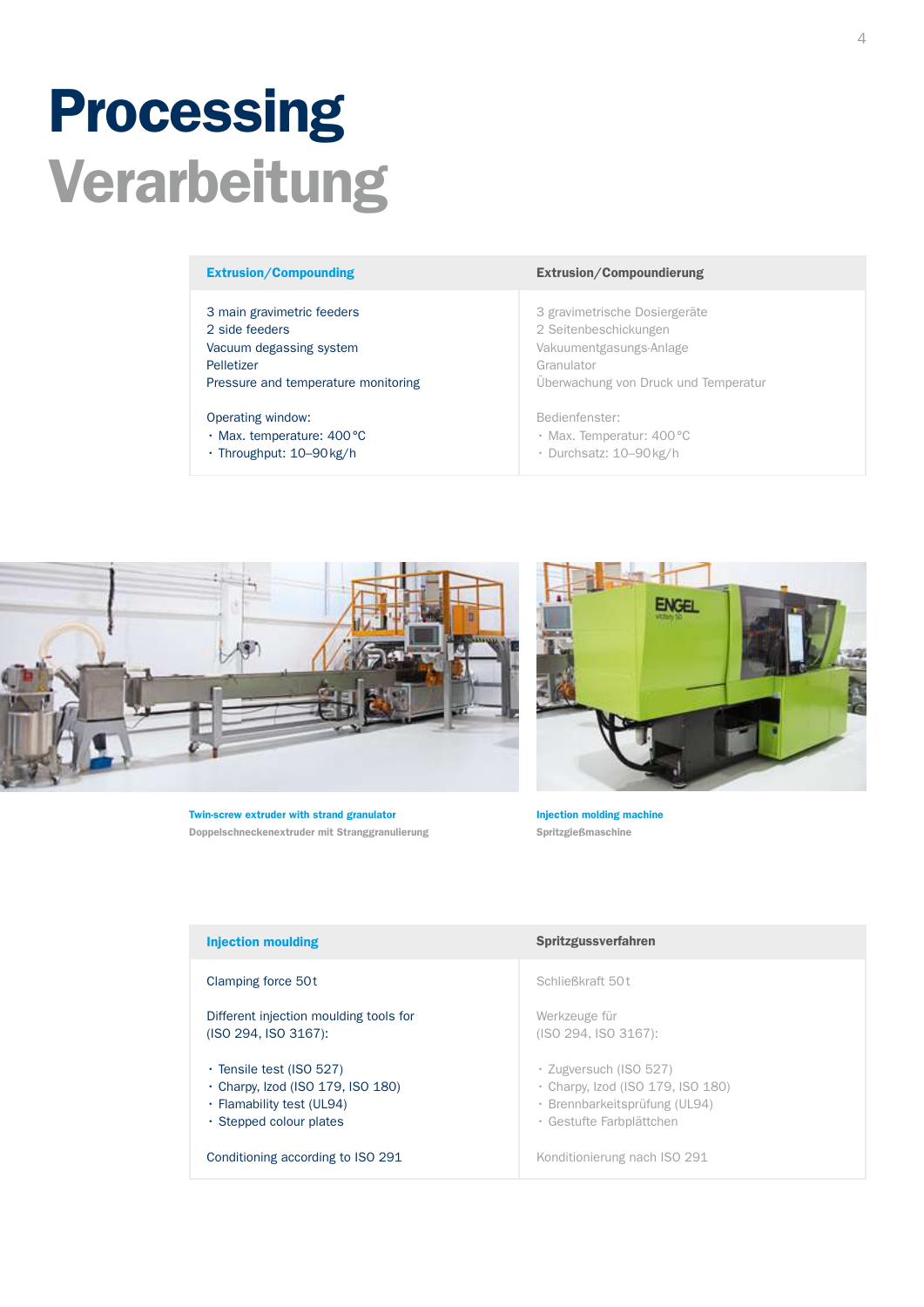### Rheological analysis Rheologische Analyse

| <b>Melt flow index</b>                                   | <b>Schmelzflussindex</b>                                         |
|----------------------------------------------------------|------------------------------------------------------------------|
| Melt mass flow rate (MFR)<br>Melt volume flow rate (MVR) | Schmelze-Massefließrate (MFR)<br>Schmelze-Volumenfließrate (MVR) |
| Temperature range: 50–450 °C                             | Temperaturbereich: 50–450 °C                                     |
| Load: 0.325-21.6 kg                                      | Belastung: 0,325-21,6 kg                                         |
| According to ISO 1133                                    | Nach ISO 1133                                                    |
|                                                          |                                                                  |



Extrusion plastometer Fließprüfgerät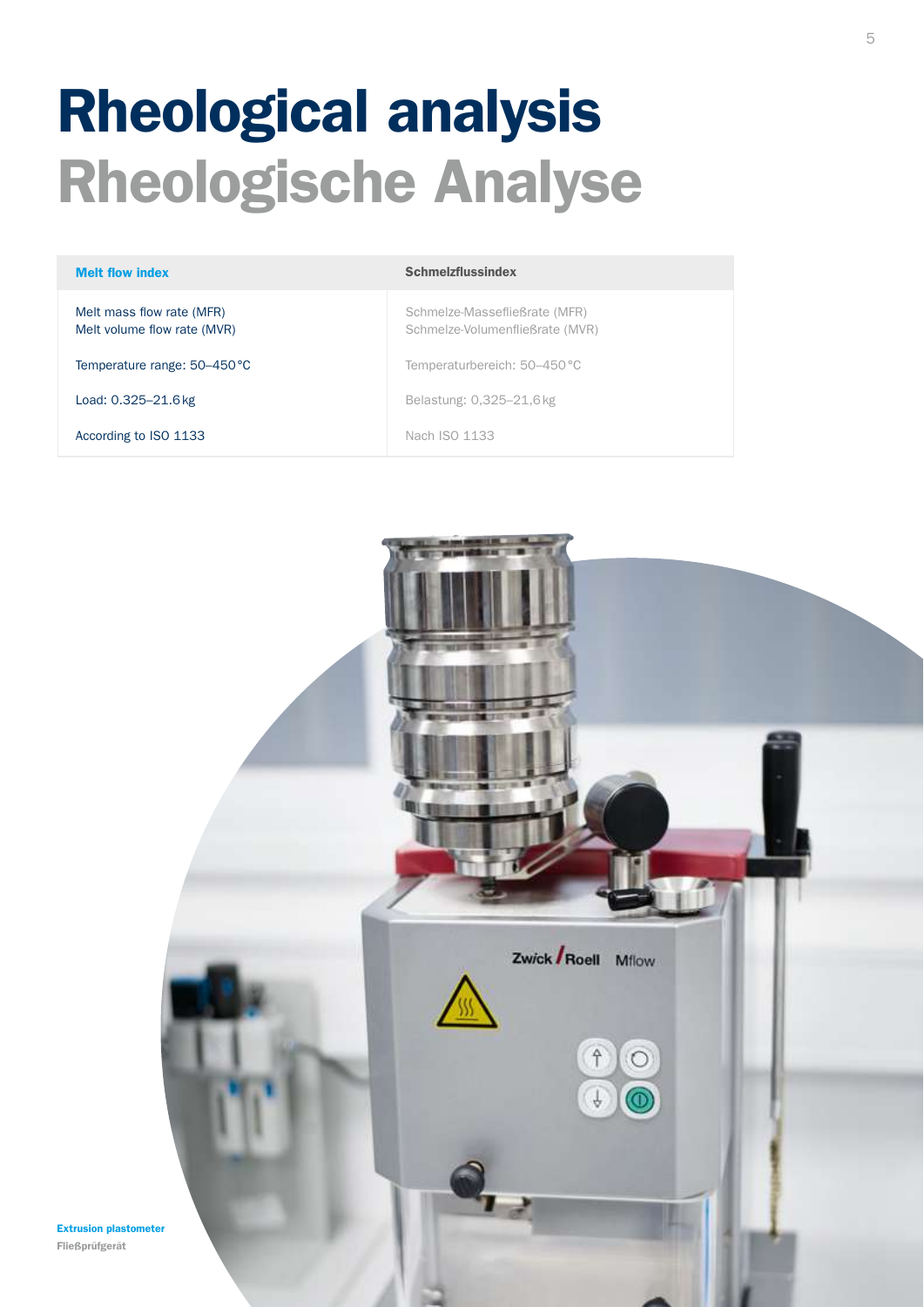### Mechanical analysis Mechanische Analysen

| <b>Tensile test</b>                         | <b>Zugversuch</b>                   |
|---------------------------------------------|-------------------------------------|
| E-modulus<br>Tensile strenght<br>Elongation | E-Modul<br>Zugfestigkeit<br>Dehnung |
| According to ISO 527                        | Nach ISO 527                        |

| <b>Impact test</b>                                           | <b>Schlagprüfung</b>                                                          |
|--------------------------------------------------------------|-------------------------------------------------------------------------------|
| Charpy and Izod<br>23 °C and -30 °C<br>with or without notch | Charpy und Izod<br>$23^{\circ}$ C und -30 $^{\circ}$ C<br>mit oder ohne Kerbe |
| According to ISO 179 and ISO 180                             | Nach ISO 179 und ISO 180                                                      |

| <b>Heat deflection temperatur (HDT)</b>                         | Wärmeformbeständigkeits-Temperatur (HDT)                     |
|-----------------------------------------------------------------|--------------------------------------------------------------|
| Load: 0.45 or 1.8 MPa<br>Heating rate: $2$ or $120^{\circ}$ C/h | Belastung: 0,45 oder 1,8 MPa<br>Aufheizrate: 2 oder 120 °C/h |
| According to ISO 75                                             | Nach ISO 75                                                  |

| <b>Vicat softening temperature</b>               | Vicat-Erweichungstemperatur                             |
|--------------------------------------------------|---------------------------------------------------------|
| Load: 10N or 50N<br>Heating rate: 50 or 120 °C/h | Belastung: 10N oder 50N<br>Aufheizrate: 50 oder 120°C/h |
| According to ISO 306                             | Nach ISO 306                                            |

| <b>Determination of hardness</b> | Bestimmung der Härte      |
|----------------------------------|---------------------------|
| Plastics and hard rubber         | Kunststoffe und Hartgummi |
| According to ISO 2039-1          | Nach ISO 2039-1           |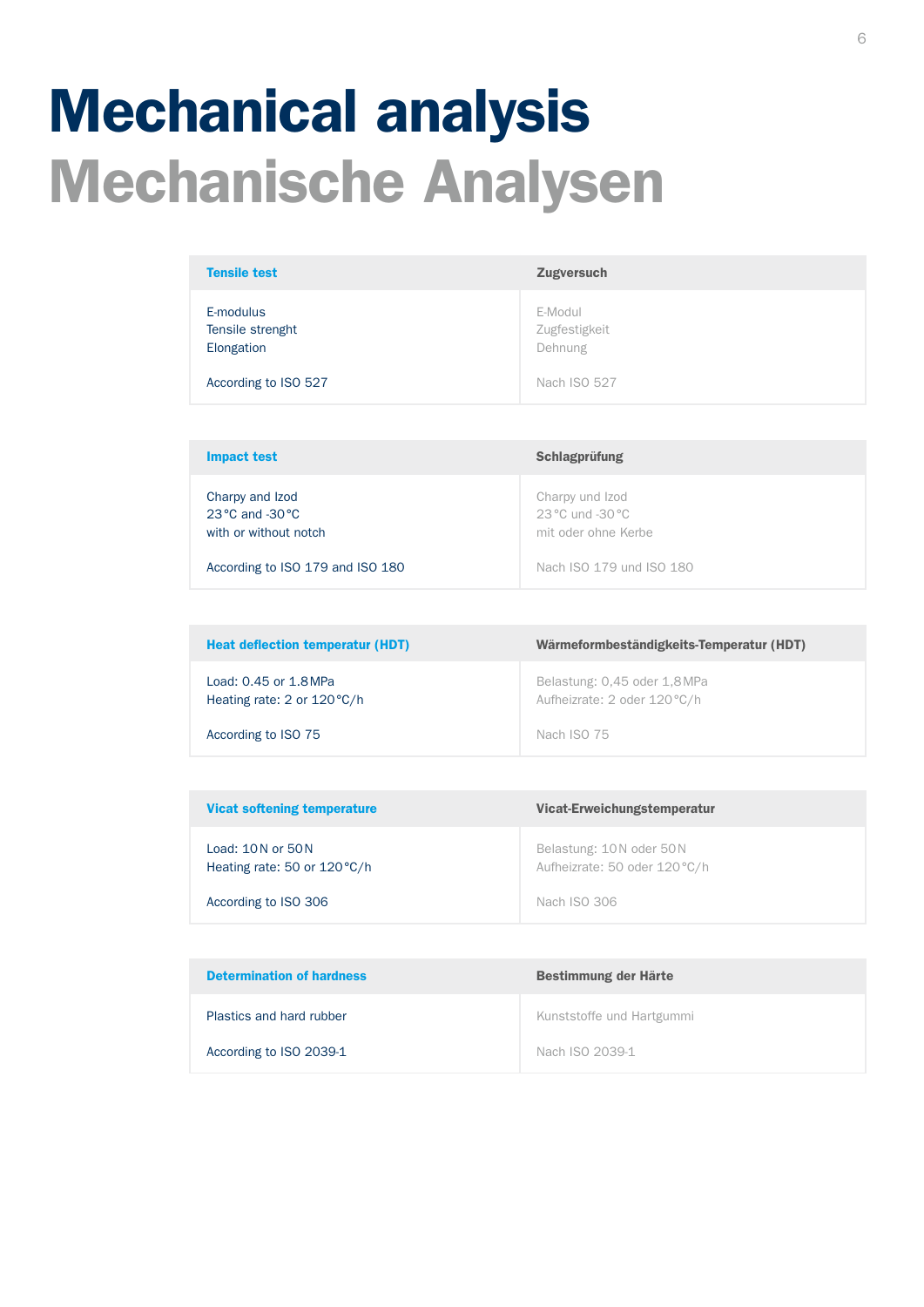#### Tensile test

Basic mechanical properties of materials, such as e-modulus, tensile strength and elongation are determined with tensile test. These tests are carried out in accordance with standard ISO 527.

#### Impact test

The resistance of the material against impact is measured with an impact test, according to Charpy and Izod, with or without notch, at 23°C and -30°C. The tests are carried out in accordance with standards ISO 179, ISO 180.

#### Zugversuch

Die grundlegenden mechanischen Eigenschaften von Materialien wie E-Modul, Zugfestigkeit und Dehnung werden in einem Zugversuch bestimmt. Die Prüfungen werden nach ISO 527 durchgeführt.

#### Schlagprüfung

Der Widerstand des Materials gegen Schläge wird in einem Schlagversuch nach Charpy und Izod gemessen, mit oder ohne Kerbe und bei 23°C und -30°C. Die Prüfungen werden nach den Normen ISO 179, ISO 180 ausgeführt.



Tensile tester and extrusion plastometer Pendelschlagwerk und Fließprüfgerät



Hardness tester and universal testing machine Härteprüfgerät und Zugprüfmaschine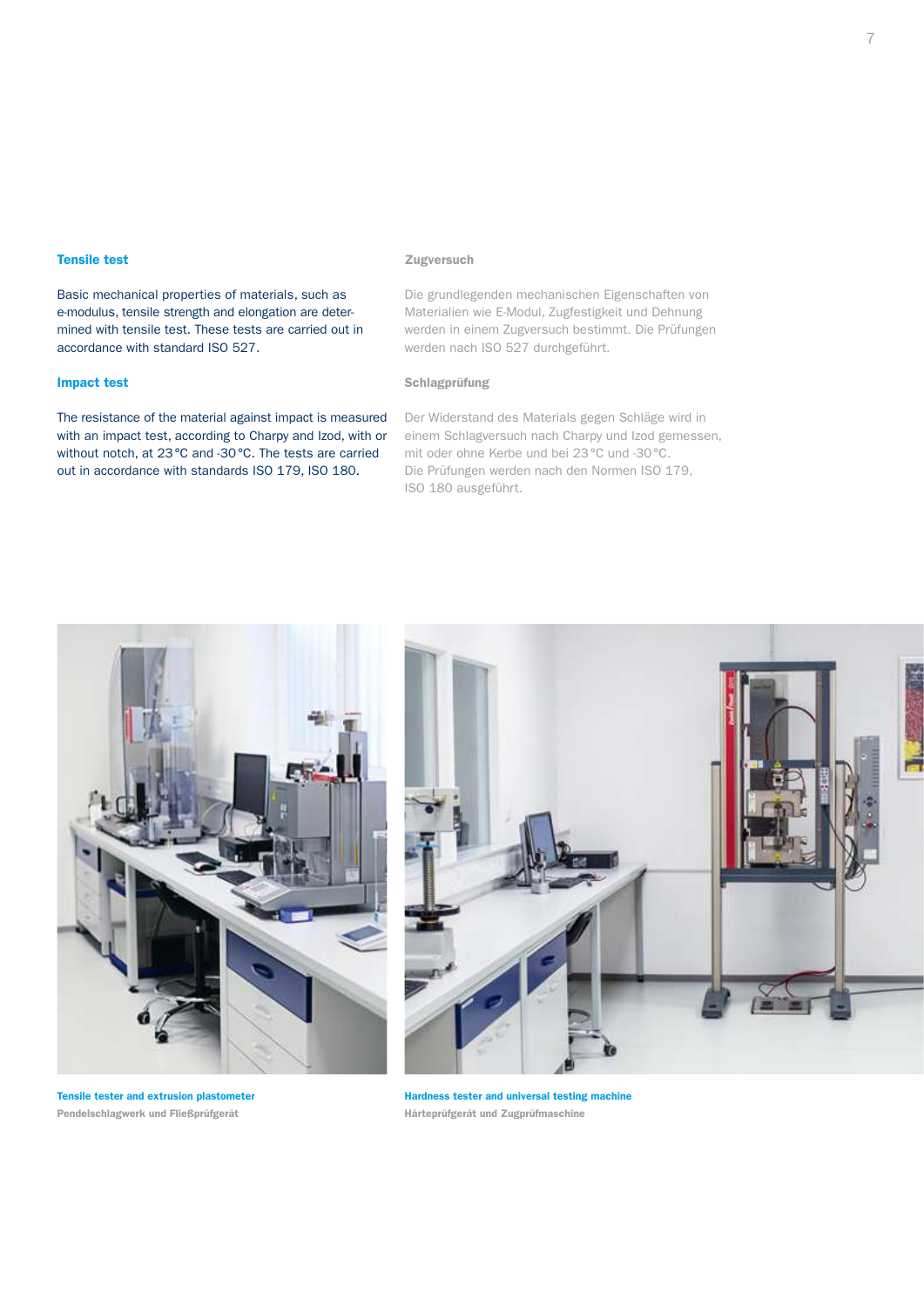## Chemical-physical analysis Chemisch-physikalische Analysen



| <b>DSC, FT-IR and TGA</b> |  |
|---------------------------|--|
| DSC, FT-IR und TGA        |  |

| <b>Thermogravimetric analysis (TGA)</b>                           | <b>Thermogravimetrische Analyse (TGA)</b>                                             |
|-------------------------------------------------------------------|---------------------------------------------------------------------------------------|
| Max. temperature: 1,100 °C<br>Heating rate: 0.02150°C/min         | Max. Temperatur: 1.100 °C<br>Aufheizrate: 0,02150°C/min                               |
| Measurement range: ≤5g<br>Resolution: 0.1 µg                      | Messbereich: $\leq$ 5g<br>Resolution: 0,1 µg                                          |
| Atmosphere: air, nitrogen (N <sub>2</sub> )<br>and oxygen $(0, )$ | Atmosphäre: Synthetische Luft, Stickstoff (N <sub>2</sub> )<br>und Sauerstoff $(O_2)$ |
| According to ISO 11358                                            | Nach ISO 11358                                                                        |
|                                                                   |                                                                                       |
| <b>Differential scanning calorimetry (DSC)</b>                    | <b>Dynamische Differenzkalorimetrie</b>                                               |
| Max. temperature: - 100700 °C<br>Heating rate: 0.02-300°C/min     | Max. Temperatur: -100700 °C<br>Aufheizrate: 0,02-300°C/min                            |
| Atmosphere: air, nitrogen (N <sub>2</sub> )<br>and oxygen $(0, )$ | Atmosphäre: Synthetische Luft, Stickstoff (N <sub>2</sub> )<br>und Sauerstoff $(O2)$  |
| According to ISO 11357                                            | Nach ISO 11357                                                                        |
|                                                                   |                                                                                       |
| <b>Infrared spectroscopy (FTIR)</b>                               | Infrarot-Spektroskopie (FTIR)                                                         |
| "Fingerprint" technique<br>Spectral library                       | Fingerabdrucktechnik<br>Spektrale Datenbank                                           |
| ATR crystal and TGA-FTIR module                                   | ATR Kristall und TGA-FTIR Modul                                                       |
| Solids, liquids and powders                                       | Festkörper, Flüssigkeiten und Pulver                                                  |
| According to DIN 51451                                            | Nach DIN 51451                                                                        |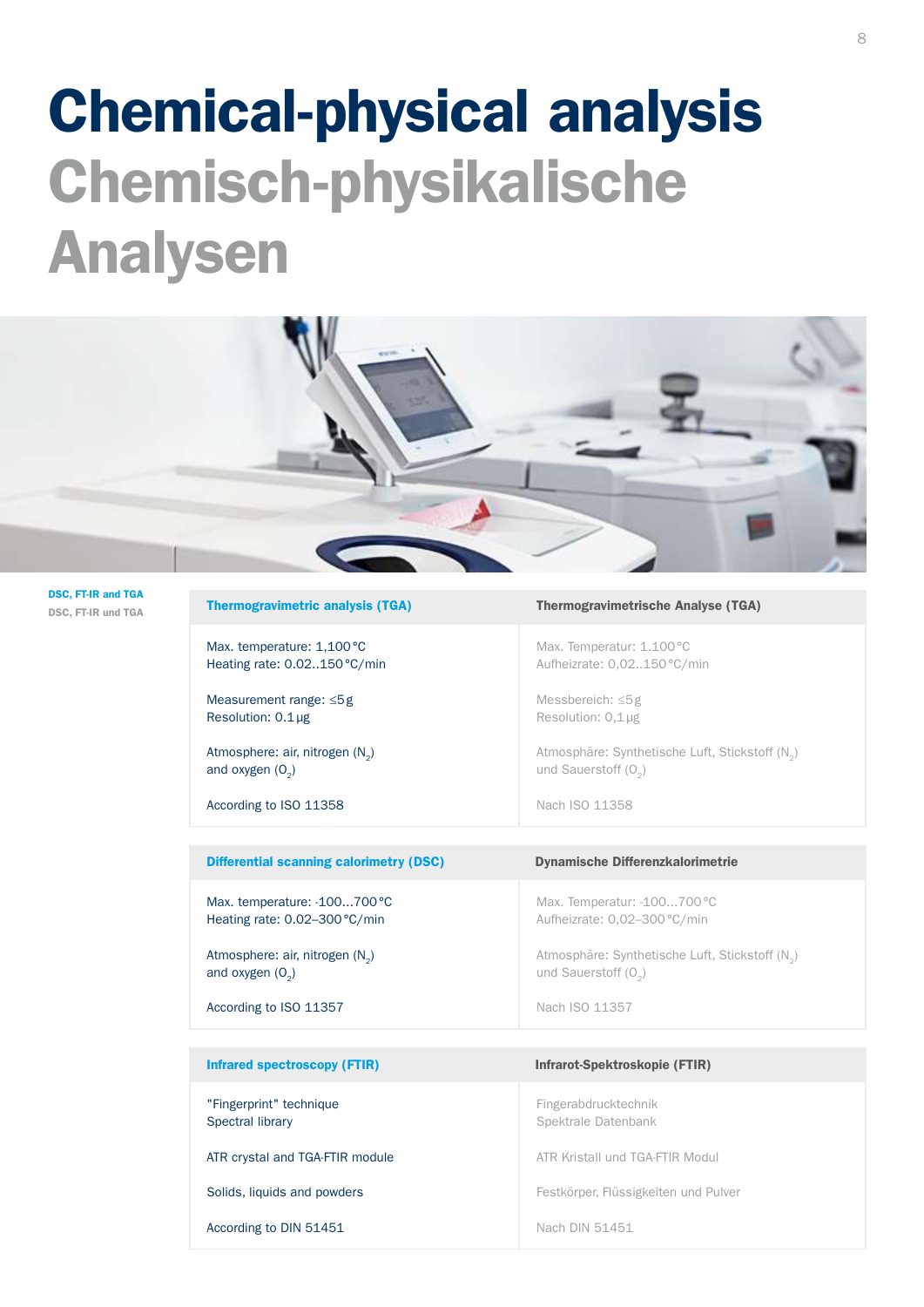| <b>Elemental analysis</b>                                                                               | <b>Elementanalyse</b>                                                                                                        |
|---------------------------------------------------------------------------------------------------------|------------------------------------------------------------------------------------------------------------------------------|
| 50 W Pd end-window X-ray tube                                                                           | 50 W Pd Röntgenröhre                                                                                                         |
| <b>HOPG crystal</b><br>Cs secondary target<br>Zr secondary target for exciting<br>the elements Cr to Br | <b>HOPG Kristall</b><br>Cs sekundäres Ziel<br>Die Analyse der Elemente von Cr bis Br<br>erfolgt über Zr als sekundäres Ziel. |
| Measurement of most elements in the Periodic Table                                                      | Analyse der meisten Elemente des Periodensystems                                                                             |

| <b>Microscopy</b>                            | <b>Mikroskopie</b>                            |
|----------------------------------------------|-----------------------------------------------|
| Optical zoom: 1-16x<br>Digital zoom: 17-30 x | Optischer Zoom: 1-16 x<br>Digitalzoom: 17-30x |
| LED ring light illumination                  | LED-Ringlichtbeleuchtung                      |
| Z-stacking option (3D)                       | Focus stacking (3D)                           |
|                                              |                                               |
| Ageing/climate chamber                       | Alterungs-/Klimakammer                        |

| Temperature range           | Temperaturbereich       |
|-----------------------------|-------------------------|
| without humidity: -42190 °C | ohne Feuchte: -42190 °C |
| with humidity: 1095 °C      | mit Feuchte: 1095 °C    |
| Humidity: 1098%             | Feuchtigkeit: 1098%     |





Element analyser Elementaranalysator

Digital microscope Digitalmikroskop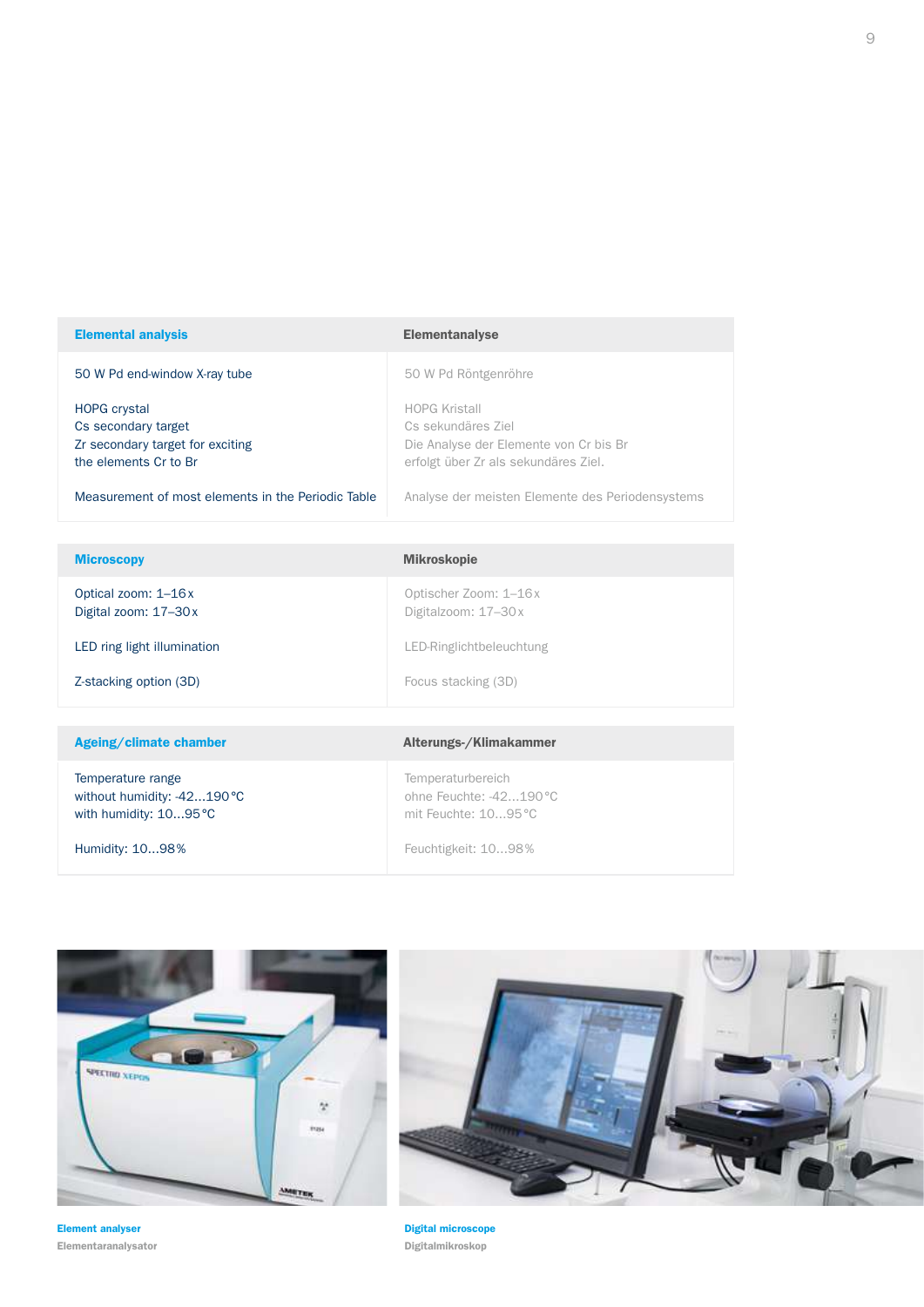## Chemical-physical analysis Chemisch-physikalische Analysen

| <b>Density determination</b>                                            | <b>Dichtebestimmung</b>                                     |
|-------------------------------------------------------------------------|-------------------------------------------------------------|
| Immersion method                                                        | Eintauchverfahren                                           |
| For void-free solids                                                    | Für nicht verschäumte Feststoffe                            |
| According to ISO 1183-1                                                 | Nach ISO 1183-1                                             |
|                                                                         |                                                             |
| <b>Colorimetry</b>                                                      | <b>Farbmessung</b>                                          |
| For solids, granulate, powders, pastes and liquids                      | Für Feststoffe, Granulate, Pulver, Pasten und Flüssigkeiten |
| Reflectance and transmittance                                           | Reflexion und Durchlässigkeit                               |
| SCI (specular component included)/<br>SCE (specular component excluded) | SCI (Glanzeinschluss)/<br>SCE (Glanzausschluss)             |
| According to ISO 7724-1                                                 | Nach ISO 7724-1                                             |
|                                                                         |                                                             |
| Moisture/water analysis                                                 | Feuchtigkeit/Wasserbestimmung                               |
| Loss on drying method<br>Karl Fischer method                            | Trocknungsverlust-Methode<br>Karl-Fischer-Methode           |
| According to ISO 585 and ISO 15512                                      | Nach ISO 585 und ISO 15512                                  |



Laboratory for thermal analysis Labor für thermische Analyse



Spectrophotometer with light cabin Spektralphotometer mit Lichtkabine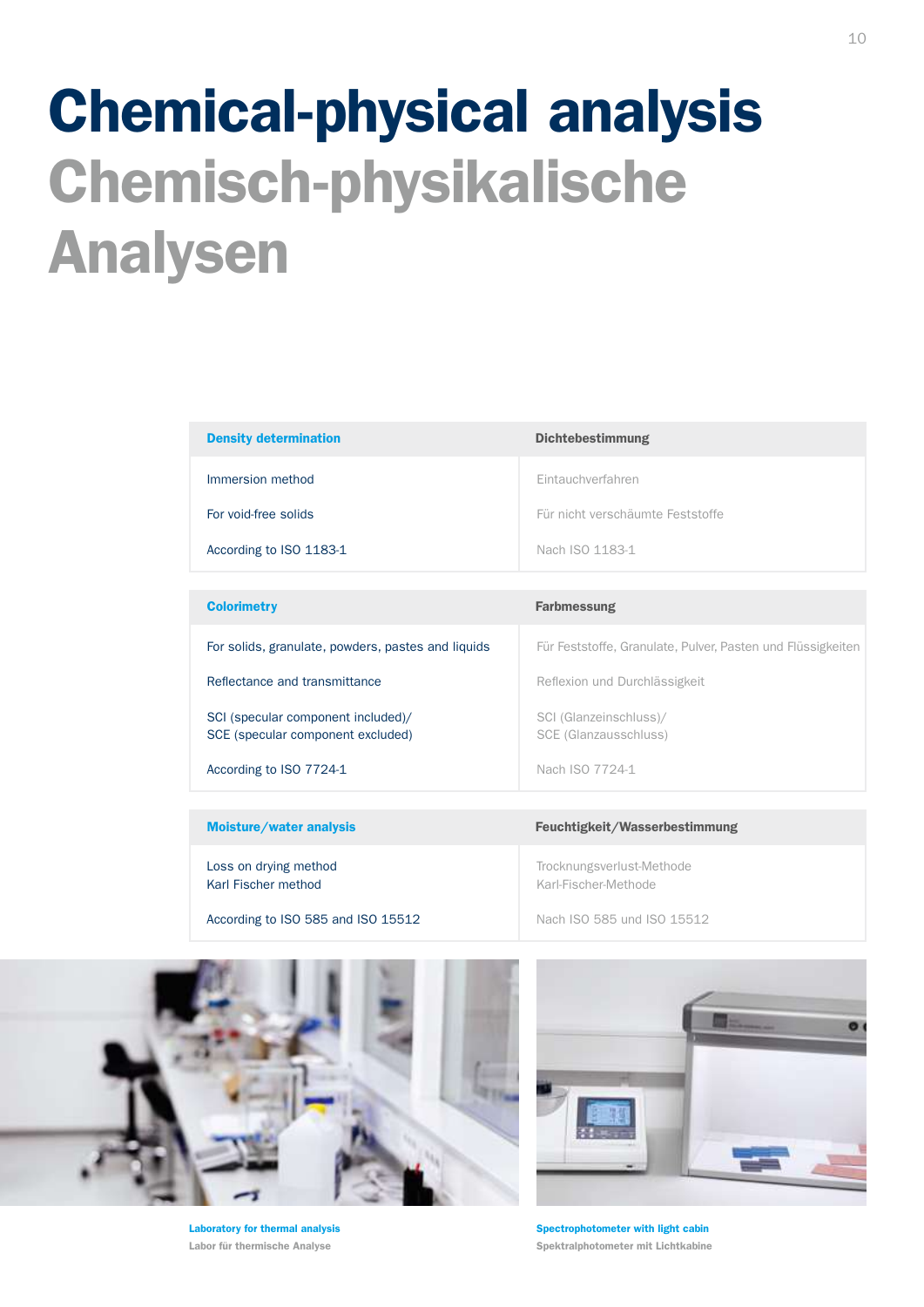

Moisture analyzer Feuchtemessgerät